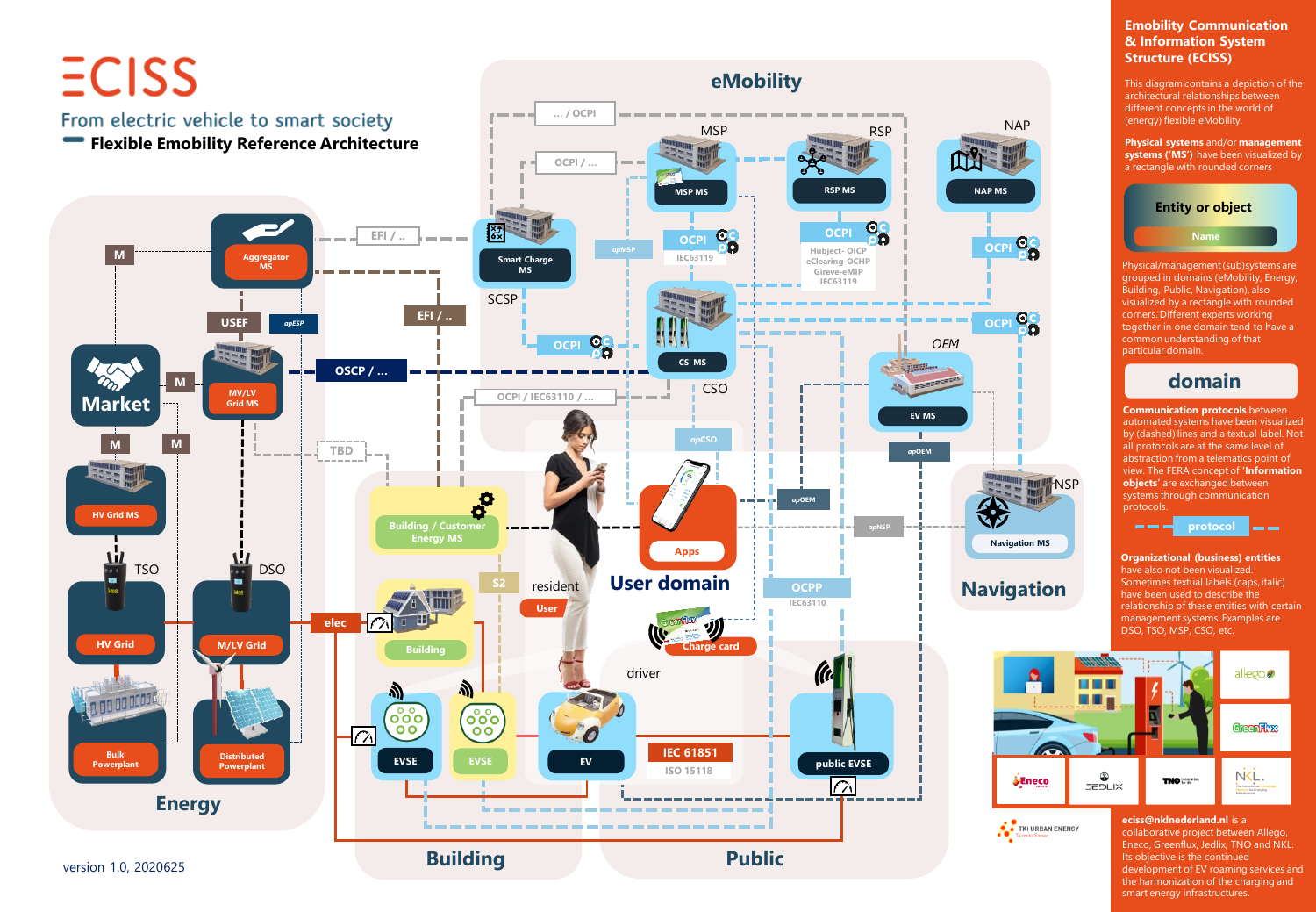

### **Emobility Communication & Information System Structure (ECISS)**

This diagram contains a depiction of the architectural relationships between different concepts in the world of (energy) flexible eMobility.

**Physical systems** and/or **management systems ('MS')** have been visualized by a rectangle with rounded corners



Physical/management (sub)systems are grouped in domains (eMobility, Energy, Building, Public, Navigation), also visualized by a rectangle with rounded corners. Different experts working together in one domain tend to have a common understanding of that particular domain.

# **domain**

**Communication protocols** between automated systems have been visualized by (dashed) lines and a textual label. Not all protocols are at the same level of abstraction from a telematics point of view. The FERA concept of **'Information objects'** are exchanged between systems through communication protocols.



**Organizational (business) entities**  have also not been visualized. Sometimes textual labels (caps, italic) have been used to describe the relationship of these entities with certain management systems. Examples are DSO, TSO, MSP, CSO, etc.



TKI URBAN ENERGY

**NSP** 

#### **eciss@nklnederland.nl** is a collaborative project between Allego, Eneco, Greenflux, Jedlix, TNO and NKL. Its objective is the continued development of EV roaming services and the harmonization of the charging and smart energy infrastructures.